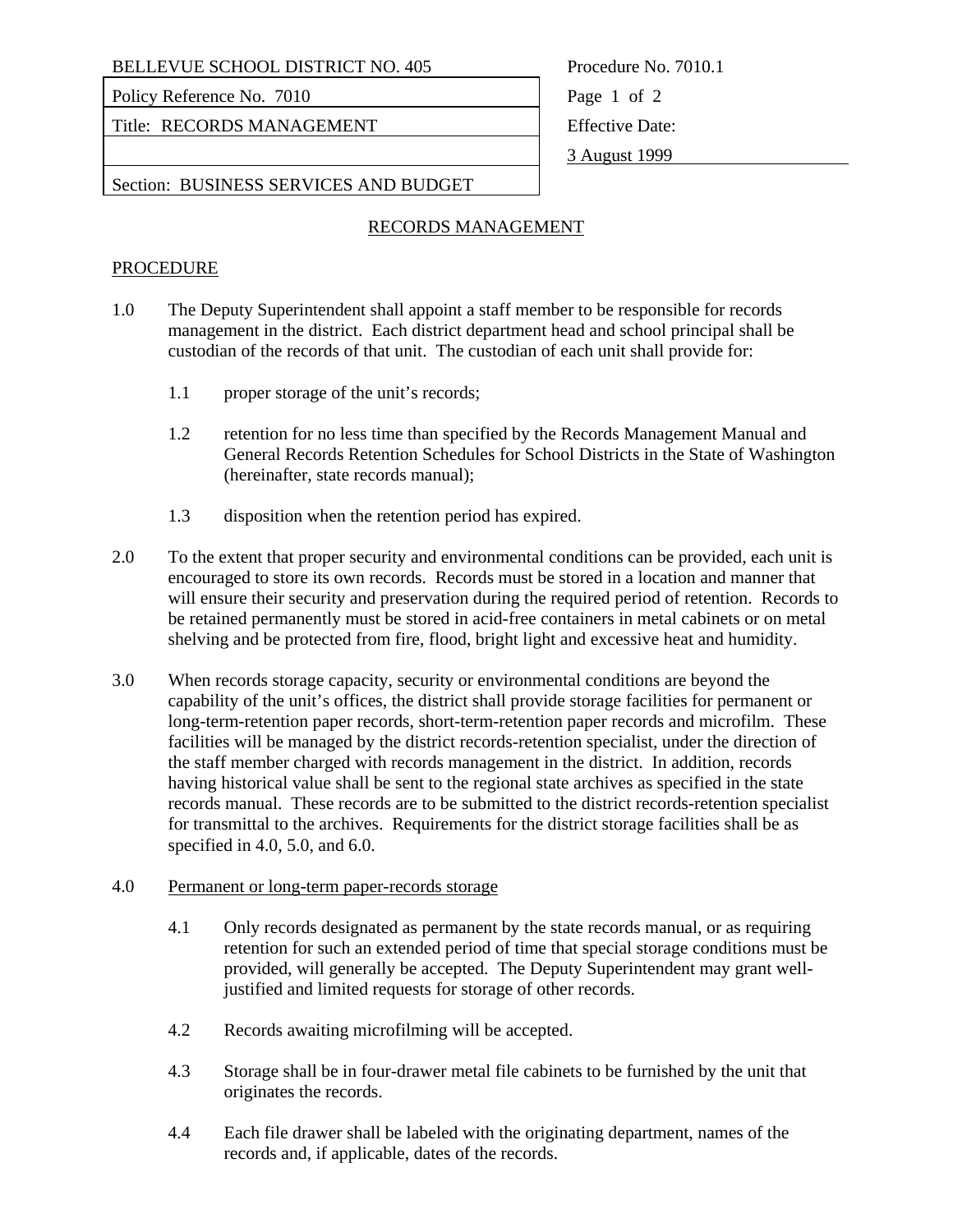BELLEVUE SCHOOL DISTRICT NO. 405 Procedure No. 7010.1

Policy Reference No. 7010 Page 2 of 2

Title: RECORDS MANAGEMENT Fitle: RECORDS MANAGEMENT

3 August 1999

Section: BUSINESS SERVICES AND BUDGET

### RECORDS MANAGEMENT

#### **PROCEDURE**

- 4.5 A minimum ongoing storage of four drawers will be accepted from a department, unless the department does not have satisfactory storage conditions for long-term records.
- 5.0 Short-term paper-records storage (up to six years)
	- 5.1 Only records to be retained for a maximum of six years, then destroyed, will generally be accepted. The Deputy Superintendent may grant well-justified and limited requests for storage of records for longer periods of time.
	- 5.2 Each unit will be allotted space in this short-term storage area and shall be responsible for boxing, labeling, shelving and disposition of the records it wishes to store there.
	- 5.3 All records must be stored in standard archival boxes with a standard label that includes contents, date of origination of record, date of disposition and type of disposition (intact or shred).
	- 5.4 A minimum ongoing storage of six boxes will be accepted from a department. Fewer records should be stored in the originating office.

#### 6.0 Microfilm storage

- 6.1 Departments having voluminous records that must be retained permanently are encouraged to microfilm the records, with the approval of the Deputy Superintendent. Requirements that certain permanent records have microfilm backup, as specified in the state records manual, shall be met.
- 6.2 Reel film or microfiche may be used, whichever is most appropriate for a given record, and filming may be performed by the district microfilm center or by a by a private vendor. Computer-output-to-microfilm (COM) is encouraged when feasible.
- 6.3 Working copies of microfilm will be stored in the district microfilm center and/or the originating office, and a security copy of all microfilm shall be placed in the state archives.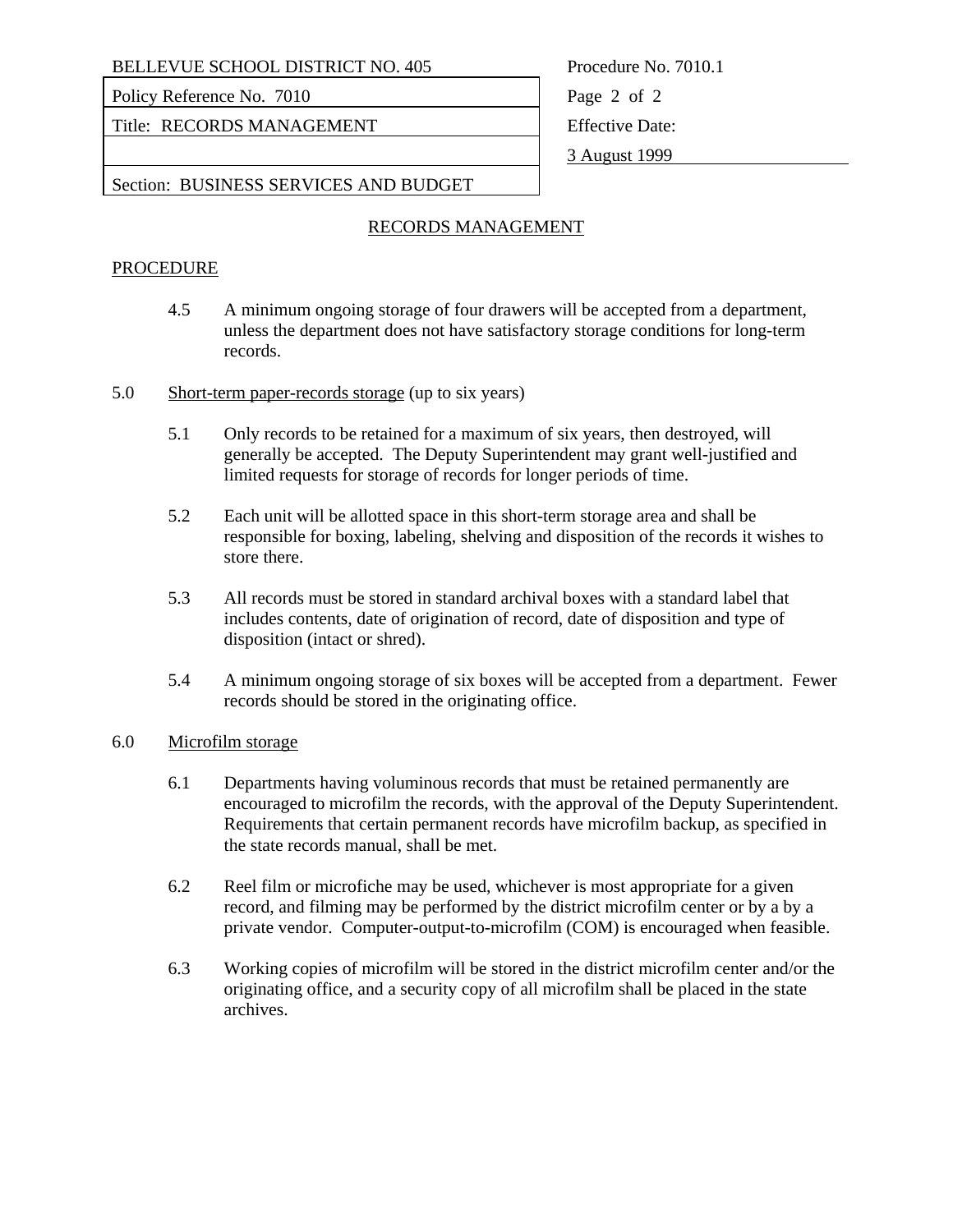| <b>BELLEVUE SCHOOL DISTRICT NO. 405</b> |  |  |
|-----------------------------------------|--|--|
|                                         |  |  |

Policy Reference No. 7450 Page 1 of 4

Title: MANAGEMENT OF DISTRICT Effective Date:

EQUIPMENT/MATERIALS 18 June 1985

Section: BUSINESS SERVICES AND BUDGET

Procedure No. 7450.1

# MANAGEMENT OF DISTRICT EQUIPMENT/MATERIALS

# **PROCEDURE**

## Employee Use of District Property

One of the major responsibilties of a public agency is the prudent stewardship of property owned by the public.

As a school district accepting this responsibility it becomes necessary to provide guidance to the staff and to inform the citizens of the district's position regarding the use of district property.

Use of district property is restricted to authorized district business and such other services as are available to the general public.

In trying to envision the various situations a district might find in the use of property, some would obviously be a blatant misuse of public property and therefore not acceptable; e.g., the use of a vehicle or of a copy machine or of a facility for personal gain or enjoyment.

Some situations involving use of district property are less clear and reasonable people will differ as to whether a situation presents a misuse. The following guidelines are provided in these cases.

- 1. If a question arises as to whether the use of district property is appropriate in a given situation, the administrator charged with the responsibility for the property will be consulted.
- 2. In all cases, use of district property shall not expose the user to a safety hazard beyond an acceptable level nor promote a serious liability situation.
- 3. In addition, the administrator, before making a decision, will apply the following tests. If the request for use fits one or more of the tests, and the administrator is satisfied with having a true picture of the intended use, then authorization to use the property as described may be granted.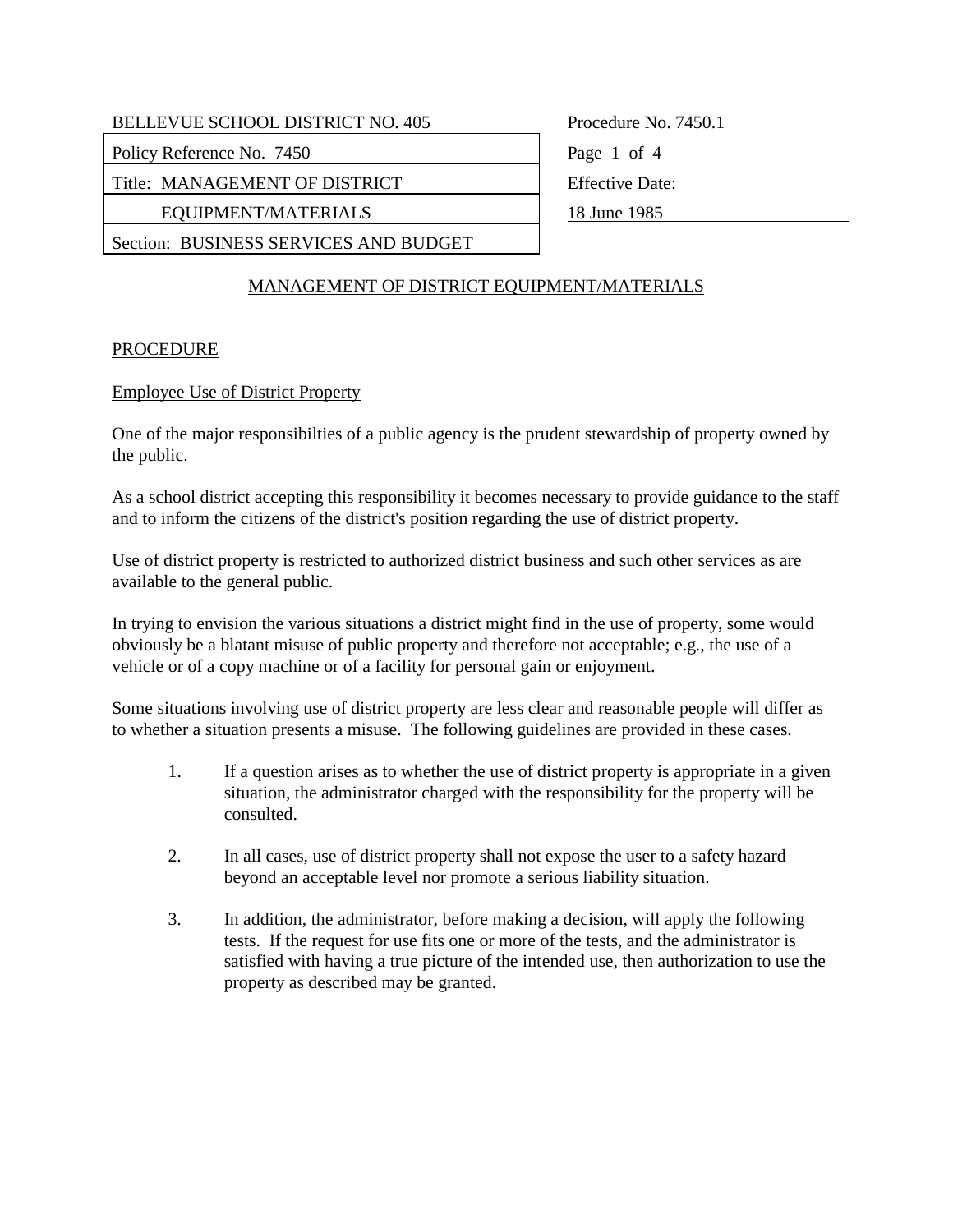| BELLEVUE SCHOOL DISTRICT NO. 405      | Procedure No. 7450.1   |
|---------------------------------------|------------------------|
| Policy Reference No. 7450             | Page 2 of 4            |
| Title: MANAGEMENT OF DISTRICT         | <b>Effective Date:</b> |
| EQUIPMENT/MATERIALS                   | 18 June 1985           |
| Section: BUSINESS SERVICES AND BUDGET |                        |
|                                       |                        |

# MANAGEMENT OF DISTRICT EQUIPMENT/MATERIALS

## **PROCEDURE**

Tests for determining whether use of district property may be authorized:

- A. Will the intended use of the district property directly and significantly benefit the students of the Bellevue School District?
- B. Is the use of the property directly and significantly related to assigned function of the individual?
- C. Will the use of the district property lead to the improvement of the performance of a staff member in the current assignment or an identified future assignment of the individual within the Bellevue School District?
- 4. Use of district property for other than authorized district business is available to all staff in the same way as use of district property is available to the general public.

#### Lease or Rental of District-owned Equipment and Materials

The following procedures are provided to guide in the leasing and renting of district equipment and materials:

- 1. The Bellevue School District shall have priority in use of district-owned equipment and materials.
- 2. All parties wishing to lease or rent either equipment or materials from the Bellevue School District will be required to sign a lease/rental agreement which contains at least the following:
	- A. Agreement to hold harmless the Bellevue School District from all liabilities resulting from use of said equipment or materials;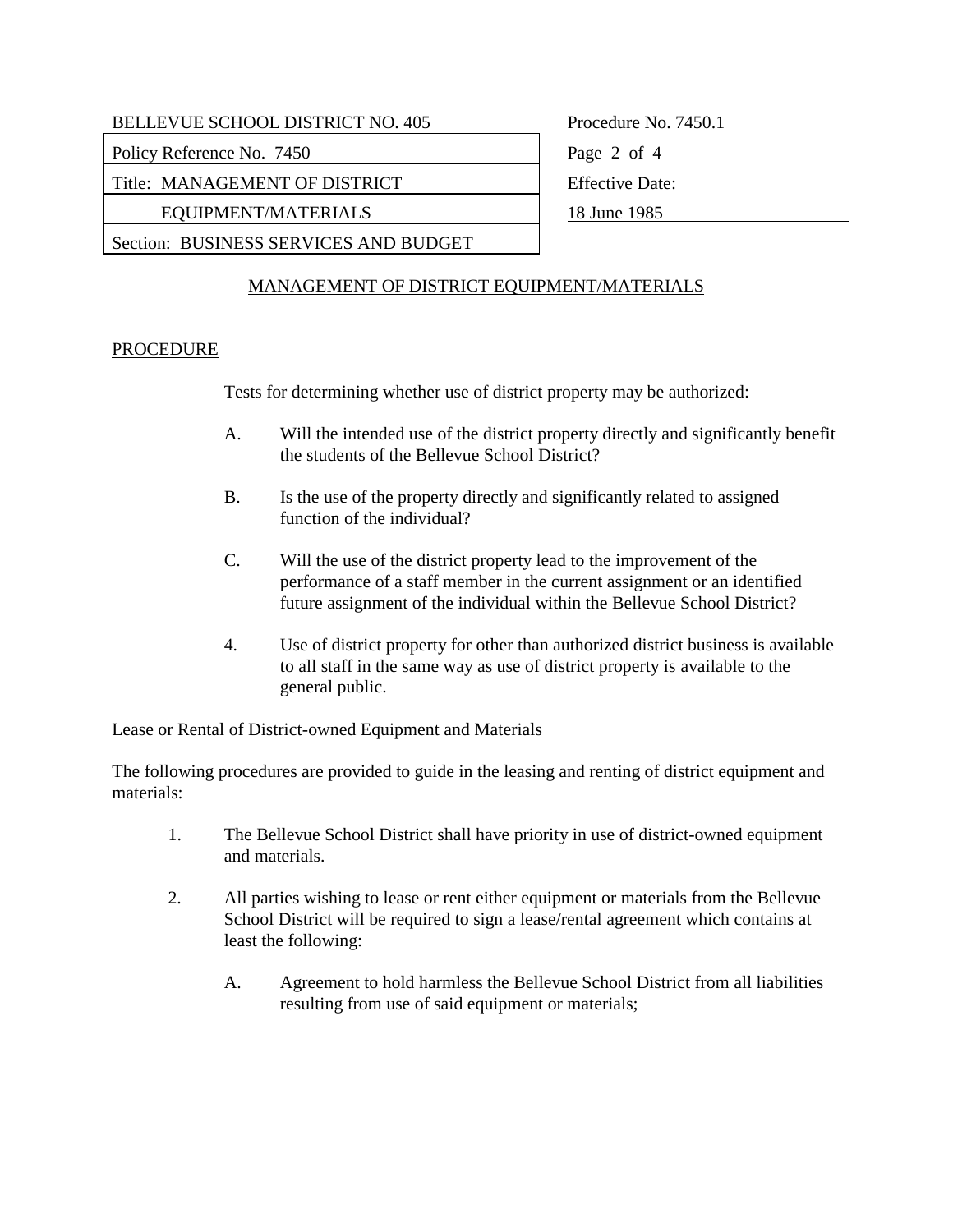| <b>BELLEVUE SCHOOL DISTRICT NO. 405</b> | Procedure No. 7450.1   |
|-----------------------------------------|------------------------|
| Policy Reference No. 7450               | Page 3 of 4            |
| Title: MANAGEMENT OF DISTRICT           | <b>Effective Date:</b> |
| EQUIPMENT/MATERIALS                     | 18 June 1985           |
| Section: BUSINESS SERVICES AND BUDGET   |                        |
|                                         |                        |

# MANAGEMENT OF DISTRICT EQUIPMENT/MATERIALS

## **PROCEDURE**

 B. Agreement to replace any lost equipment or materials with equipment or materials of equal value, or to restore to the satisfaction of the District any damaged equipment or material to the condition at the time of loan;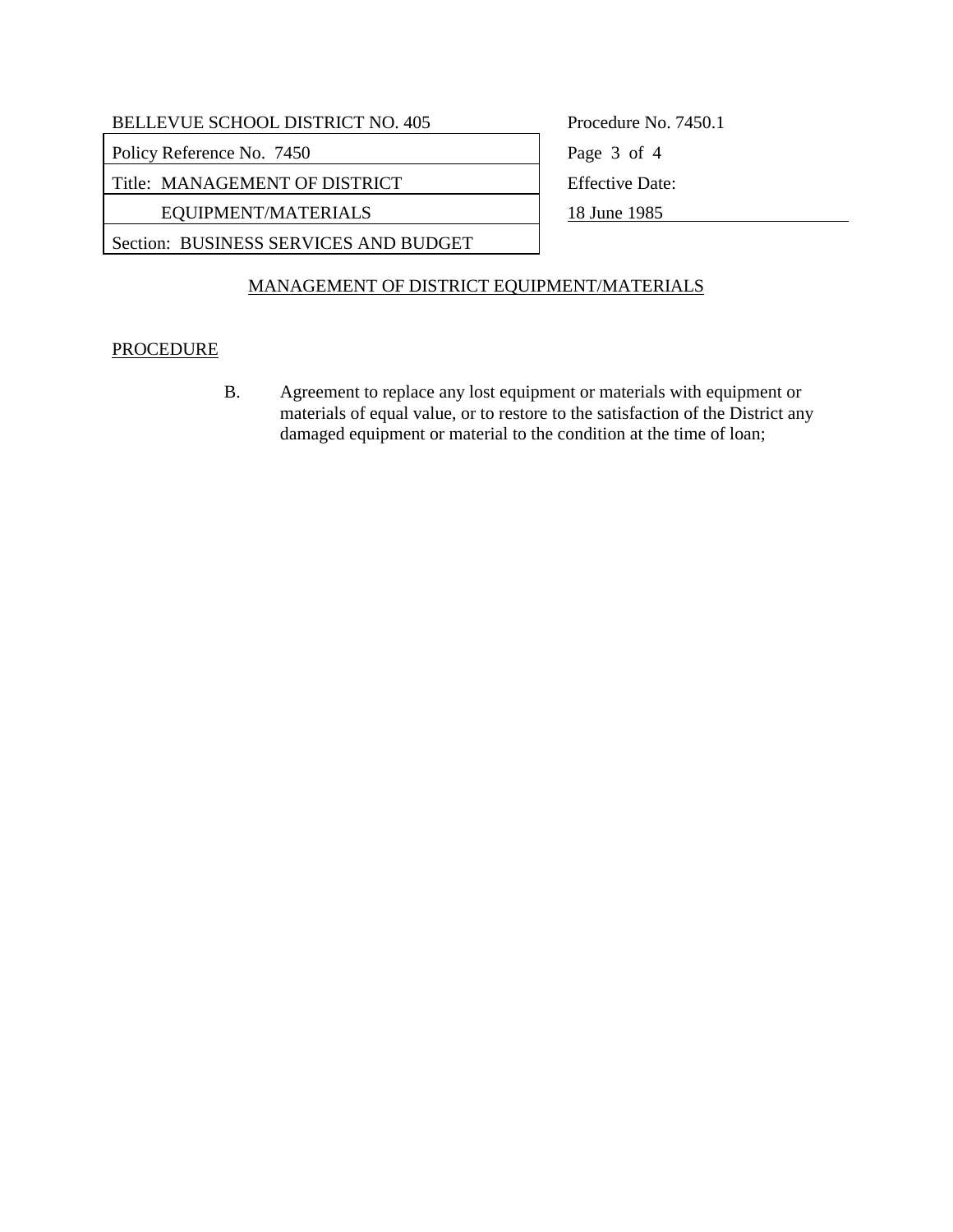| <b>BELLEVUE SCHOOL DISTRICT NO. 405</b> |    |
|-----------------------------------------|----|
| <b>Policy Reference No. 7450</b>        | Pa |
| Title: MANAGEMENT OF DISTRICT           |    |

EQUIPMENT/MATERIALS 18 June 1985

Section: BUSINESS SERVICES AND BUDGET

 $b$ ocedure No. 7450.1 ge  $4$  of  $4$ fective Date:

# MANAGEMENT OF DISTRICT EQUIPMENT/MATERIALS

## PROCEDURE

- C. Agreement to certify that the equipment or material is being used for community benefit, public purpose, or in a nonprofit activity and to specifically state for what activity the equipment or material will be used;
- D. Agreement to pay, at the time specified, the rate indicated for lease or rental of equipment or material;
- E. Agreement to return said equipment or materials at the time and place specified on the agreement.
- 3. Lessees or renters shall be responsible for picking up and returning equipment or material on loan.
- 4. Deposits may be requested for the loan of any district equipment or materials.
- 5. Where equipment or materials is past due, a penalty fee of three times the agreed upon lease or rental fee may be charged.
- 6. District equipment or materials may be leased or rented to a party only after approval for such action has been granted by the building principal or department administrator responsible for said equipment or materials.
- 7. Billing Procedures:
	- A. Payment will be required prior to pick up, where cost of lease or rental does not exceed \$25.
	- B. Where cost of lease or rental exceeds \$25 and/or the lessee or renter has not paid at the time of pick-up, billing will be required.
	- C. Where billing is required, the district unit issuing the rental agreement shall submit the second copy of the agreement to the Business Office for processing.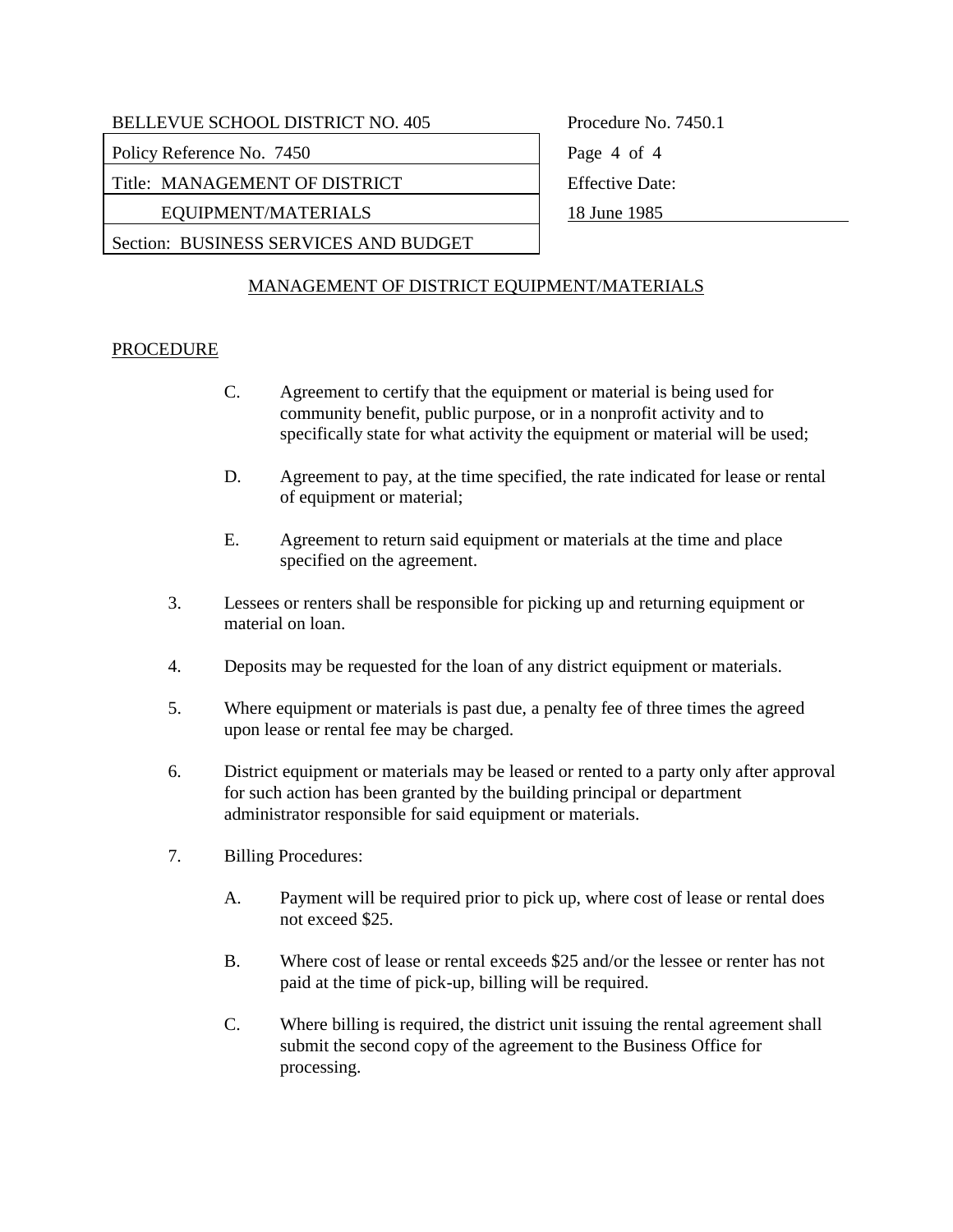| <b>BELLEVUE SCHOOL DISTRICT NO. 405</b> |  |  |
|-----------------------------------------|--|--|
|                                         |  |  |

Policy Reference No. 7450 Page 5 of 4

Title: MANAGEMENT OF DISTRICT Fitle: MANAGEMENT OF DISTRICT

EQUIPMENT/MATERIALS 18 June 1985

Section: BUSINESS SERVICES AND BUDGET

Procedure No. 7450.1

# MANAGEMENT OF DISTRICT EQUIPMENT/MATERIALS

## **PROCEDURE**

- 8. Revenue generated from the lease or rental of equipment or materials will be credited to the account of the unit responsible for replacing and/or maintaining the equipment or material.
- 9. A knowledgeable operator must be assured by the applicant when equipment is to be used. In the case of highly technical equipment, the district may furnish an operator at the lessee's or renter's expense.
- 10. Those units responsible for the equipment or materials to be loaned will determine the rates to be applied.

In determining rates, each unit will take into consideration such factors as:

- A. Cost of processing lease/rental agreement;
- B. Cost of preparation of equipment or materials for lease or rental;
- C. Cost of depreciation;
- D. Cost of maintenance;
- E. Cost of insurance;
- F. Cost of cleaning and restoring upon return of equipment or materials.

### Reference: RCW 28A.58.040

| Prepared by: |           | Approved by: |                                 |
|--------------|-----------|--------------|---------------------------------|
|              | Signature |              | Howard M. Johnson               |
| Title:       |           | Title:       | <b>Assistant Superintendent</b> |